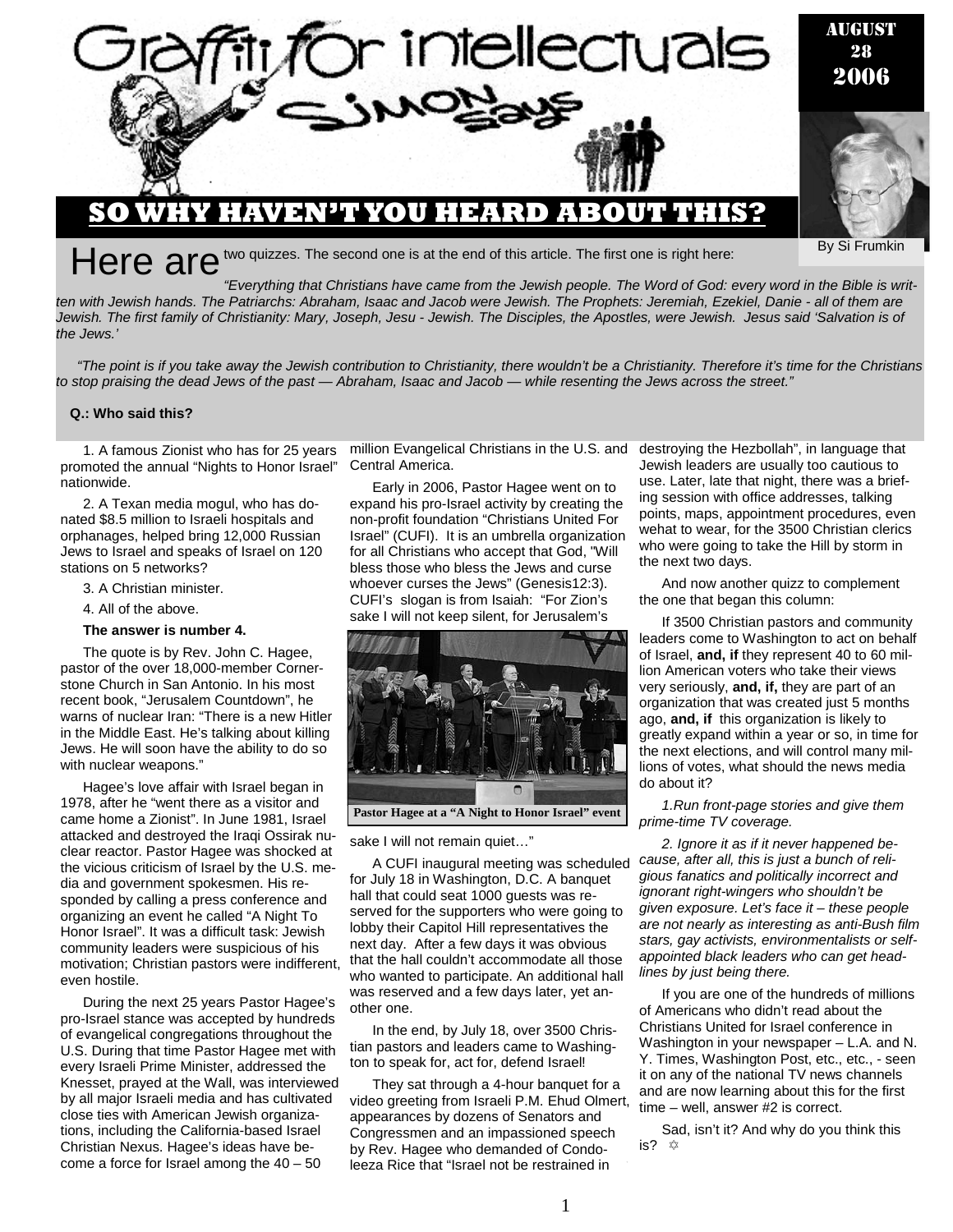# **I WANT FALWELL IN MY FOXHOLE**

By Zev Chafets, L.A.Times, July 23, 2006

MISSILES AND rockets are falling all over the Galilee. A bomb even hit Naz-areth, where it killed two small Muslim kids (Sheik Hassan Nasrallah, commander of the Religion of Peace, Hezbollah branch, apologized for the mistake; he had been aiming at Jews). But through it all, peace and tranquillity have reigned over Kibbutz Megiddo. This is bad news if you're one of those people who happen to be looking forward to the end of the world.

To the untrained eye, Megiddo is just another Israeli farm community attached to an archeological dig and tourist gift shop. But tens of millions of evangelical Christians know it as Armageddon, the biblical battleground for the coming war between Jesus and the anti-Christ.

Is the fighting that now rages between Israel and Hezbollah a sign that the final battle is nigh? I asked Connie Wilson, when I reached her on her cellphone.

"I don't know if this is the time or not," said Pastor Wilson, an American-born Pentecostal who lives in Jerusalem and specializes in keeping an eye on the End of Days. "But you can feel the breath of God from the Book of Ezekiel."

"Amen," I said, my usual response when I don't know what she's talking about.

Exactly a year ago, she and her husband, Bill, a retired brigadier general in the Georgia National Guard, took me on a tour of Armageddon. Connie read aloud obscure biblical prophecies about the apocalypse, taken from the Old Testament books of Ezekiel and Daniel and the New Testament's Book of Revelation. Later, Bill pointed out the military terrain in the Jezreel Valley, where he expects 2 billion enemy soldiers to gather against the forces of good. He wasn't sure what God's strategy would be, but applying military principles, he envisioned something like Sherman's capture of Atlanta, or so it seemed to me.

Secular liberals find this scenario preposterous. On the other hand, many of these same scoffers profoundly believe that high-octane gasoline and the profligate use of electric home appliances will heat planet Earth to a doomsday temperature last experienced 420,000 years ago (when, presumably, gas was a dime a gallon and it was OK to leave the TV on all night).

For true believers of any apocalyptic religion, the issue isn't merely how the world will end, but when? Here, even the most devout generally take an agnostic view. Jerry Falwell, for example, is a premillennialist Christian of the greatest piety, but that hasn't stopped him from launching a long-term building program at his Liberty University, where Tim LaHaye, author of the Book of Revelation-based "Left Behind" series of novels, recently donated millions of dollars for a hockey rink. With similar optimism, Al Gore is apparently thinking about a presidential run in 2008, regardless of global warming.

"We know end times are coming," Connie Wilson said. "We just don't know when. So we live our lives the way we imagine God wants them lived."

For millions of American evangelical voters, living right includes supporting Israel. Last week, Pentecostal televangelist Rev. John Hagee of San Antonio, one of the rising forces in American Christian Zi-



ing in Washington of Christians Unified for Israel. Hagee sees the newly formed group as an evangelical Ameri-

onism, con-

can-Israel Public Affairs Committee, dedicated to lobbying on Israel's behalf, especially in states where Jews are few and far between. Republican presidential hopeful Sen. Sam Brownback of Kansas attended Hagee's rally. So did Pennsylvania GOP Sen. Rick Santorum (who is running for his political life). Republican National Committee Chairman Ken Mehlman was there. So was the Israeli ambassador, Daniel Ayalon.

Jewish Democrats often decry Republican evangelical support on the grounds that these Christians only want to missionize Jews (and if they do, so what? It's a free country) or use them as cannon fodder at Armageddon (which matters only if you believe in Armageddon in the first place).

In fact, the main motive for Christian Zionism is not devious. As Hagee said, paraphrasing the Book of Genesis, Chapter 12:3, "God will bless those who bless the Jewish people."

Now, if you don't believe in the literal truth of the Bible, this probably sounds like a Christian Hallmark card sentiment. But if you do, it's a marching order.

The idea of militant evangelicals mobilizing for Israel frightens those who believe fundamentalists are trying to push the United States into a war to hasten Armageddon. But they miss the point. One of the central attributes of conservative evangelical Christianity is its eschatological passivity. End times will come when God is ready, and there is nothing anyone can do — not give your old clothes to the maid, join the Sierra Club or even go on a Nation magazine Caribbean cruise — that will hasten Paradise.

This resignation once led to evangelical political quietism. But a new generation of leaders, like Falwell and Pat Robertson, taught evangelicals that if they can't "fix the world" (in the charmingly modest phrase of the liberal religious left), they can at least support causes they find consistent with biblical teaching.

Now, in my personal opinion, some of these biblical principles are very good (honor your father and mother; don't steal your neighbor's ass), some less so (for details, contact my former wives). But one principle — supporting Israel in the face of a genocidal Islamic fascism — is excellent

This support takes practical forms. The International Fellowship of Christians and Jews is an American group led by Rabbi Yechiel Eckstein that raises tens of millions of dollars from evangelicals for Jewish causes.

It is now giving money to update the bomb shelters of the Galilee. Sure, some of these donors may see this as part of a vast cosmic drama. Why not, they're entitled.

They may have odd ideas about the end of the world, but the evangelicals' ideology has made them into militant antifascists (which is more than I can say for some of my best friends). The truth is, in this war, I'd rather be in a bomb shelter or a foxhole — with Jerry Falwell than with Jerry Seinfeld.

 Zev Chafets, the author of nine books of fiction, media criticism and social and political commentary, is at work on a book about Christian evangelicals, American Jews and Israel.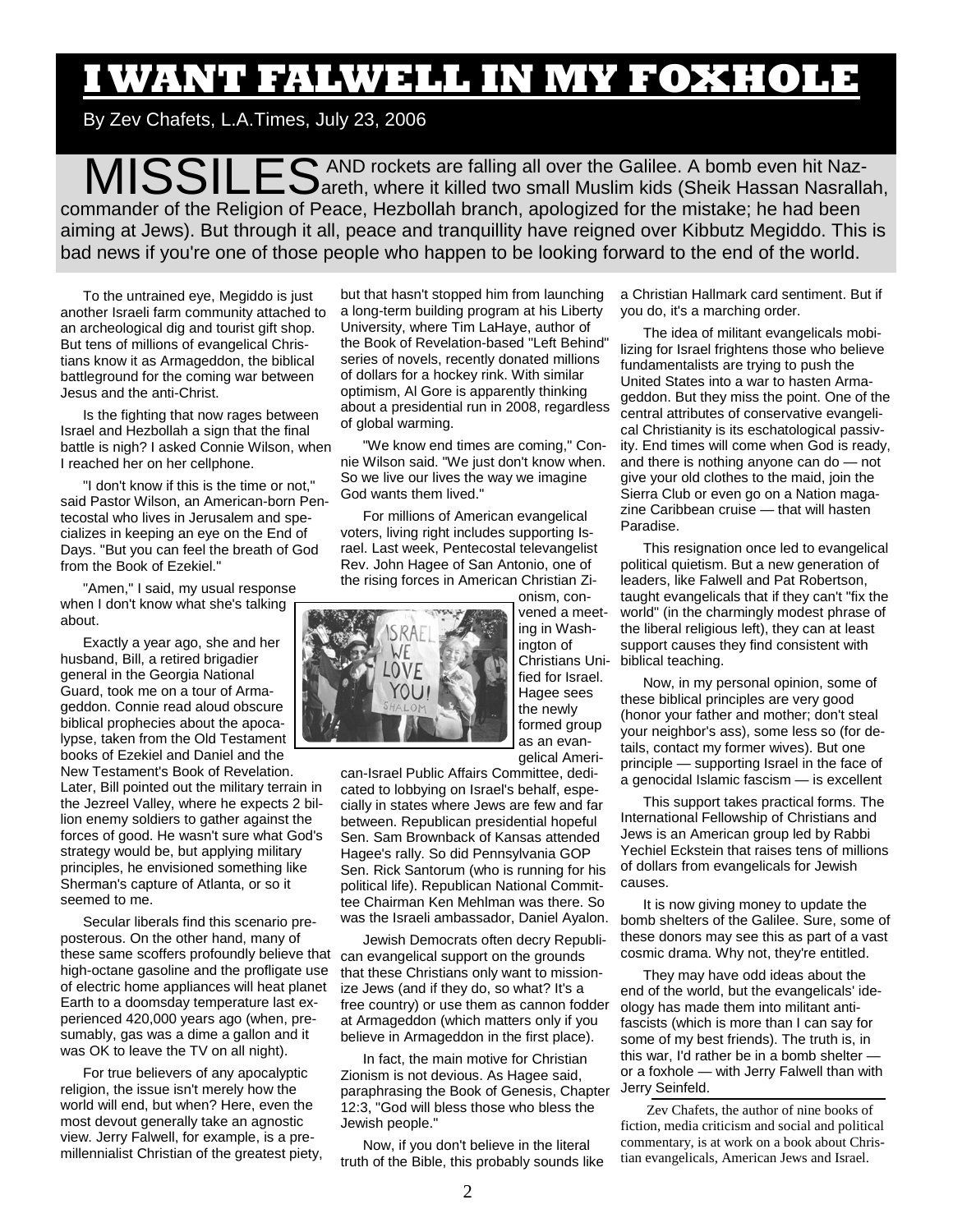### **THE SWASTIKA AND THE SCIMITAR By Jonah Goldberg, National Review, August 18, 2006**

THE JEWS everywhere are "the Muslim's bitter enemies," said a prominent Islamic leader. Throughout history, the "irreconcilable enemy of Islam" has conspired and schemed and "oppressed and persecuted 40 million Muslims," he said. In Palestine, the Jews are establishing "a base from which to extend their power over neighboring Islamic countries." And, he proclaimed, "this war, which was unleashed by the world Jewry," provided "Muslims the best opportunity to free themselves from these instances of persecution and oppression."



Sound like Hezbollah leader Sheik Hassan Nasrallah? Or perhaps Iranian President Mahmoud Ahmadinejad? Nope. It was the grand mufti of Jerusalem, Haj Amin Husseini, in 1942. An ardent Nazi supporter, Husseini delivered his speech at the opening of the Islamic Institute in Berlin,



Allies denounced the Nazis for "carrying into effect Hitler's oftrepeated intention to exterminate the Jewish people in Europe." Husseini's address was approved by Nazi Foreign Minister Joachim von Ribbentrop, and Joseph Goebbels

one day after the

was in attendance. The Reich press office widely distributed the comments.

President Bush undoubtedly didn't have any of this in mind this week when he dubbed our enemies in the war on terror "Islamic fascists." But his comments analytically flawed as they may be added some much-needed moral clarity to our current struggle. They also helped to illuminate a much-overlooked point: Islamic fundamentalism and Nazism are historically and intellectually linked. (When the Israelis caught Adolf Eichmann, an architect of the Final Solution, a leading Saudi Arabian newspaper read: "Arrest of Eichmann, who had the honor of killing 6 million Jews.") Perhaps unsurprisingly, Bush's remarks seem to have struck a nerve.

The Saudi government warned "against hurling charges of terrorism and fascism at

Muslims without regard to the spotless history of Islamic civilization." Of course, no civilization is without sin, but it takes particular chutzpah for Saudis to preen, considering their civilization is as spotless as a leopard.

Still, the point isn't to dredge up ancient history about Muslims and Nazis. Many Swedes got along swimmingly with the Nazis but who

worries about the Swedes today? The Muslim world is another matter. And unlike the Swedes, the similarities between Nazism and Islamic fascism are not all in the past. In what may be the most important book on the Holocaust in a generation, historian Jeffrey Herf explains why.

According to the standard Holocaust narrative, the Final Solution was the product of "hate" or racism or, often, both. Anti-Semitism became popular in the 19th century; the Nazis expanded on it, constructing a pseudo-scientific biological racism that saw the Jews as a "cancer" on the body politic and the Holocaust as an attempt to excise the tumor. Herf does not so much debunk this version of history as cut



**Grand mufti of Jerusalem inspecting Moslem SS in Germany—1943** 

were important, but he argues that they don't explain Germany's unique efforts to destroy the Jews. It's not as if no one hated the Jews until the 1930s.

The real answer isn't hate, but fear. Poring through miles of speeches, private comments, journal entries, party memoranda and all 24,000 pages of Goebbel's diaries, Herf concludes that the Nazis really believed that the Jews ran the world and wanted to destroy Germany. They believed that Jews controlled not only the Bolsheviks unspotless West are saying, "They can't be to the east but the capitalists to the west. President Franklin D. Roosevelt was a



mere pawn of his Jewish friends and advisors. The British Parliament, Goebbels wrote in one diary entry, was "in reality a kind of Jewish stock exchange." The "Jewishplutocratic enemy" was everywhere, benefiting from, and responsible for, every piece of bad news for Germany. In fact, the

Nazis were sure that the Jews had declared war on Germany first, giving them no choice but to respond to the Jewish campaign to "exterminate the Germans." This paranoia led the Nazis to believe that



rounding up millions of Jews and gassing them was an act of self-defense.

What is so frightening is how similar this is to the sounds from the Middle East today. Ahmadinejad dismissed by "sophisticated" academics as a blowhard calls the Holo-

caust a myth. Indeed, there is no Jewish conspiracy theory too outlandish in the Muslim world. Huge numbers of Muslims even 45 percent of British Muslims — believe that the Jews were behind 9/11. Theories that the Mossad is behind every bad headline, from the Indonesian tsunami to



bad soccer performances, are common on the Arab street. According to Herf, this is only the second time the world has seen this sort of radical anti-Semitic paranoia. And, again, too many in the

serious." Ω

Propaganda During World War II and the Holocaust", he concedes that hatred

and racism

through it. In "The Jewish Enemy: Nazi